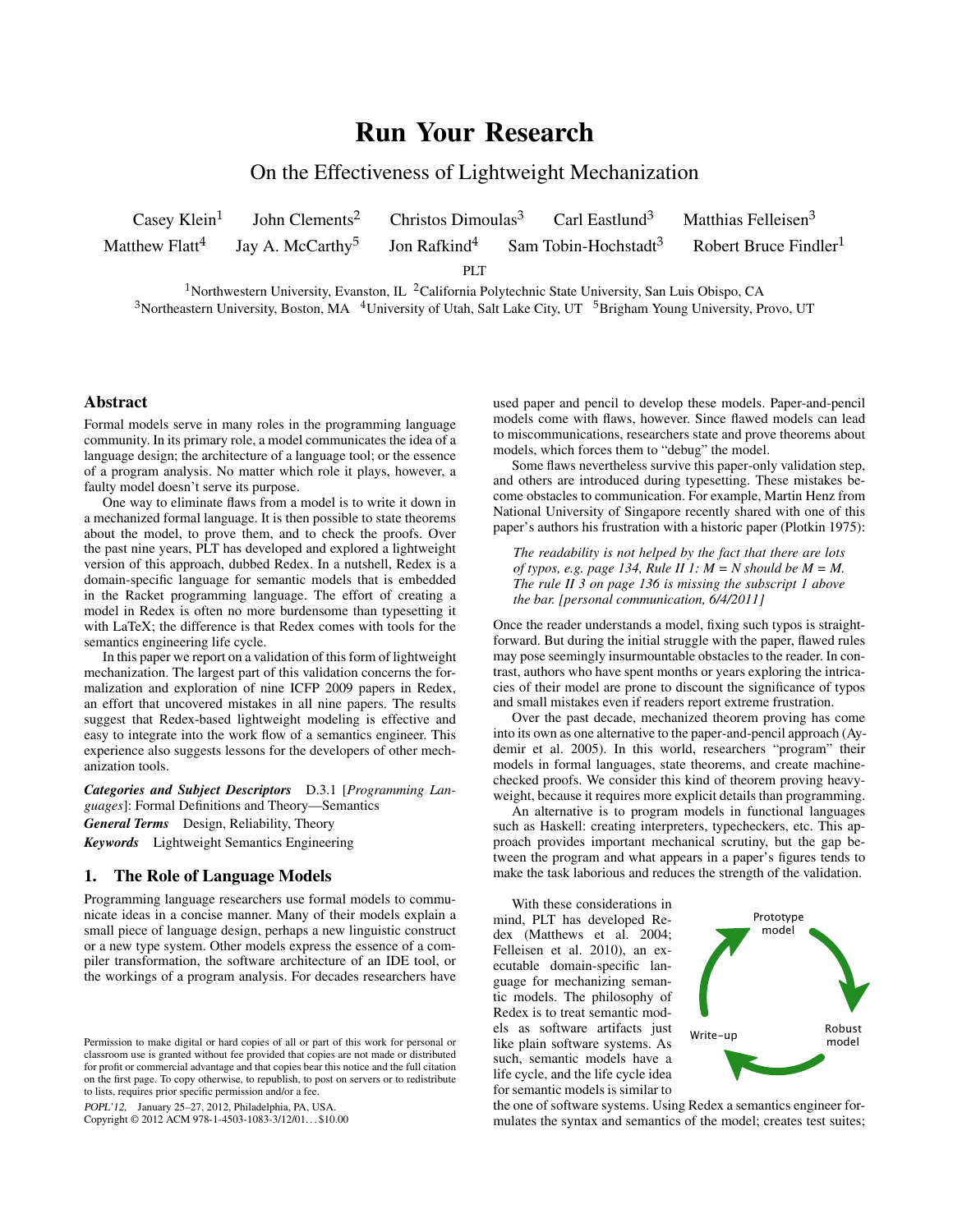| $e ::= (e \ e \  )$<br>$\vert x$<br>$(\lambda(x \ldots) e)$<br>l call/cc<br>$\overline{+}$<br>  number | $\theta$ (define-language $\Lambda c$<br>$(e (e e \ldots))$<br>$(\lambda$ $(x \ldots)$ e)<br>call/cc<br>number)<br>(x variable-not-otherwise-mentioned)) | $e ::=  \mid (A e)$<br>$v ::= (\lambda (x \dots) e)$<br>I call/cc<br>  number<br>$E ::= (v \dots E e \dots)$ | (define-extended-language)<br>$\Lambda$ c/red $\Lambda$ c<br>$(e \ldots (A e))$<br>$(v (\lambda (x )) e)$<br>call/cc<br>number)<br>(E (v  E e ) |
|--------------------------------------------------------------------------------------------------------|----------------------------------------------------------------------------------------------------------------------------------------------------------|--------------------------------------------------------------------------------------------------------------|-------------------------------------------------------------------------------------------------------------------------------------------------|
|                                                                                                        |                                                                                                                                                          |                                                                                                              | hole()                                                                                                                                          |

Figure 1:  $\lambda$ -calculus plus call/cc

|                                                                                                      |         | (define red<br>(reduction-relation                                                                           |
|------------------------------------------------------------------------------------------------------|---------|--------------------------------------------------------------------------------------------------------------|
|                                                                                                      |         | $\Lambda$ c/red #:domain e<br>$(-\rightarrow (in-hole E (A e))$                                              |
| $E[(A e)] \longrightarrow e$                                                                         | [abort] | e<br>"abort")                                                                                                |
| $E[$ (call/cc v)] $\longrightarrow E[$ (v ( $\lambda(x)$ (A $E[x]$ )))] [call/cc]<br>where $x$ fresh |         | $(-\rightarrow$ (in-hole E (call/cc v))<br>$(in-hole E (v (\lambda (x) (A (in-hole E x))))))$<br>(fresh x)   |
| $E[(\lambda (x ), e) v )] \longrightarrow E[e\{x = v, \}]$                                           | [Bv]    | "call/cc")                                                                                                   |
| $E[(+ number ) ] \longrightarrow E[\Sigma[number,]]]$                                                | $[+]$   | $(-\rightarrow$ (in-hole E (( $\lambda$ (x _1) e) v _1))<br>$(in-hole E (subset e (x v) ))$<br>" $\beta$ v") |
|                                                                                                      |         | $(-\rightarrow (in-hole E (+ number ))$<br>$(in-hole E (Σ number ))$<br>$"+'$                                |

Figure 2: The  $\Lambda$ c reductions

runs random tests on conjectures; uses graphical tools for visualizing examples and debugging; and automatically renders the model as a PDF snippet.

It is our hypothesis that small Redex efforts quickly pay off for the working semantics engineer. To validate our hypothesis, we conducted two case studies, and this paper presents the results of these studies. The first shows how Redex helps test a language implementation with a language model. The second shows that the Redex methodology applies to a broad spectrum of contemporary research papers. Specifically, the authors encoded nine ICFP 2009 papers in Redex; equipped the models with unit tests; translated formal and informal claims into testable conjectures; and checked their validity. In the process, we found mistakes in all of the papers, including one whose essential result had been verified in Coq.

The next section reviews the Redex modeling language and tool suite. From there, the paper covers ten case studies. Our experience suggests lessons for the authors of semantic models as well as the designers of validation tools; we discuss these lessons in the paper's final sections, along with related work.

#### $2.$ **Welcome to Redex**

Semantics engineers use the Redex language to write down the grammar, reductions, and metafunctions for calculi or transition systems. The language is a domain-specific language embedded in Racket. Redex programmers inherit the DrRacket IDE, a large standard library, and a large set of user-contributed libraries. The Redex toolkit covers a variety of tasks related to executing semantics definitions: a stepper for small-step operational semantics; inspectors for reduction graphs; a unit testing framework; a tool for randomized testing à la QuickCheck (Claessen and Hughes 2000); and automatic typesetting support.

From a linguistic perspective, Redex is a strict functional language with a powerful pattern matcher and domain-specific constructs supporting operational semantics. This section illustrates Redex with a model of the  $\lambda$ -calculus, extended with call/cc.

#### 2.1 Grammars

The left-hand side of figure 1 shows the grammar of the language and the corresponding Redex code. The latter binds the Racketlevel variable  $\Lambda c$  to a Redex language, a series of non-terminals and alternatives. In this case, there are two non-terminals,  $e$  and x. The  $e$  non-terminal has six alternatives. The first, application expressions, uses an ellipsis to indicate repetition. In this case, the ellipsis amounts to insisting that each application expression consist of at least one sub-expression. Similarly, the third alternative uses an ellipsis to indicate that  $\lambda$  expressions can bind an arbitrary number of variables. The fourth and fifth alternatives are constants, call/cc and  $+$ , leaving x and *number*, two other nonterminals. The *number* non-terminal is built-in and matches arbitrary Racket numbers. The production for  $x$  uses the special keyword variable-not-otherwise-mentioned. It matches any symbol except  $\text{call}/\text{CC}, +$ , and  $\lambda$  because they are used as terminal symbols elsewhere in the grammar.

To give a reduction semantics to  $\Lambda c$ , we add an alternative to e and define two extra non-terminals. The right-hand side of figure 1 shows both the mathematical extension and the Redex code.

The first position in a define-extended-language form names the new language and the second names to the to-beextended language. Non-terminals appearing in the body of defineextended-language replace those of the same name in the old language, unless a . . . . appears, in which case the non-terminal is extended. In this case, we extend e with the expression form  $(A e)$ , which we use to give a reduction semantics for continuations.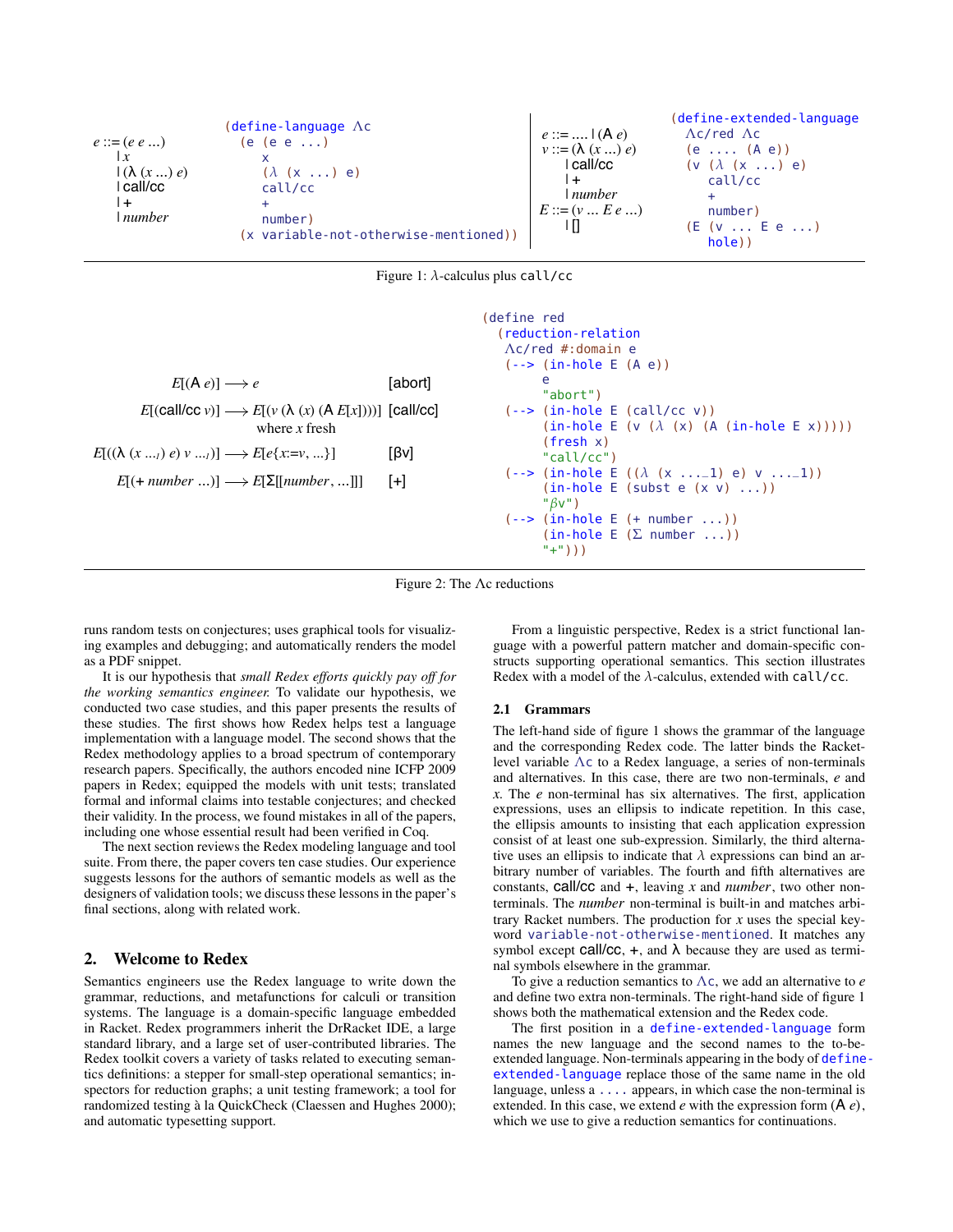

Figure 3: A screenshot of Redex's reduction visualizer

The other non-terminals, v and E, for values and evaluation contexts, respectively, are used to formulate standard reduction rules. The definition of E uses hole, a pattern matching construct that represents the hole in a context. Our running example uses two alternatives for evaluation contexts: the first mandates a left-to-right order of evaluation by insisting that evaluation can only take place to the right of values; the second says that a context can be a hole.

#### 2.2 Reduction Relations and Metafunctions

Figure 2 contains the reductions for Λc on the left and the corresponding Redex source code on the right. A reduction relation is defined as a series of rules of the form

```
(--> pat_1 pat_2)
```
where any expression matching pat\_1 is transformed into pat\_2. The #:domain keyword specifies a contract, in this case declaring that red relates terms matching the pattern e.

With (in-hole E e) a Redex programmer specifies a context decomposition,  $E[e]$ , meaning the first rule aborts the computation by dropping the context around  $\overrightarrow{A}$  expressions.

The second rule of red rewrites  $\overline{(call/CC \nu)}$  into an application of  $\nu$  to a function that behaves like a continuation. The (fresh x) annotation in the rule demands that the parameter of the new function does not appear anywhere else in the rewritten expression.

The left-hand side of the third rule uses ellipses with subscripts  $(\ldots)$  to specify that the lengths of the two sequences must match, thus restricting the rule to applications without arity errors. The rule's right-hand side appeals to the metafunction subst, which Redex requires to be defined explicitly.

The **define-metafunction** keyword defines a metafunction; the first two positions specify a language and a contract, followed by the cases of the function, each enclosed in a pair of square brackets. The subst function recurs on a list of bindings, repeatedly applying a single-variable substitution function:

```
(define-metafunction Λc/red
 subst : e (x v) ... -> e
 [(subst e (x_1 v_1) (x_2 v_2) ...)]
```
#### $(subst-1 x_1 v_1 (subst e (x_2 v_2) ...))$ [(subst e) e])

The single-variable substitution function is defined as usual.<sup>[1](#page-2-0)</sup>

The final rule appeals to a  $\Sigma$  metafunction. This metafunction exploits Redex's embedding in Racket:

(define-metafunction Λc/red Σ : number ... -> number  $[(\Sigma$  number ...)  $,(foldr + 0 (term (number ...)))$ 

The right-hand side begins with an unquote (written as a comma), meaning that it is evaluated in Racket, and the Racket expression is expected to return a term that is the result of the metafunction. In this case, the function exploits the representation of  $\Lambda$ c's numbers as Racket numbers to compute their sum. The expression (term (number ...)) produces a list of the numbers supplied as arguments to  $\Sigma$ . In general, term behaves like quote, but also picks up the bindings of pattern variables (number in this case) and supports ellipses to indicate repetition.

Finally, Redex provides apply-reduction-relation to experiment with reduction relations. It accepts a relation and a term and returns a list of all contractions of the term:

```
> (apply-reduction-relation
   red (term (+ 1 (A (+ 2 3)))))
'((+ 2 3))
```
#### 2.3 Exploring Examples

Redex provides visualization tools for exploring the behavior of examples. The traces function accepts a reduction relation and a term and shows the entire reduction graph of the term. To demonstrate the value of these tools, we adjust our reduction system to model an unspecified order of evaluation in the spirit of  $C<sup>2</sup>$  $C<sup>2</sup>$  $C<sup>2</sup>$ 

<span id="page-2-0"></span><sup>&</sup>lt;sup>1</sup> In this case, it is an exact copy of the example model's substitution function from the Redex website: <http://redex.racket-lang.org/>.

<span id="page-2-1"></span><sup>2</sup> Scheme's unspecified order of evaluation is more sophisticated than C's, but Redex is up to the task (Matthews and Findler 2005; Sperber et al. 2007).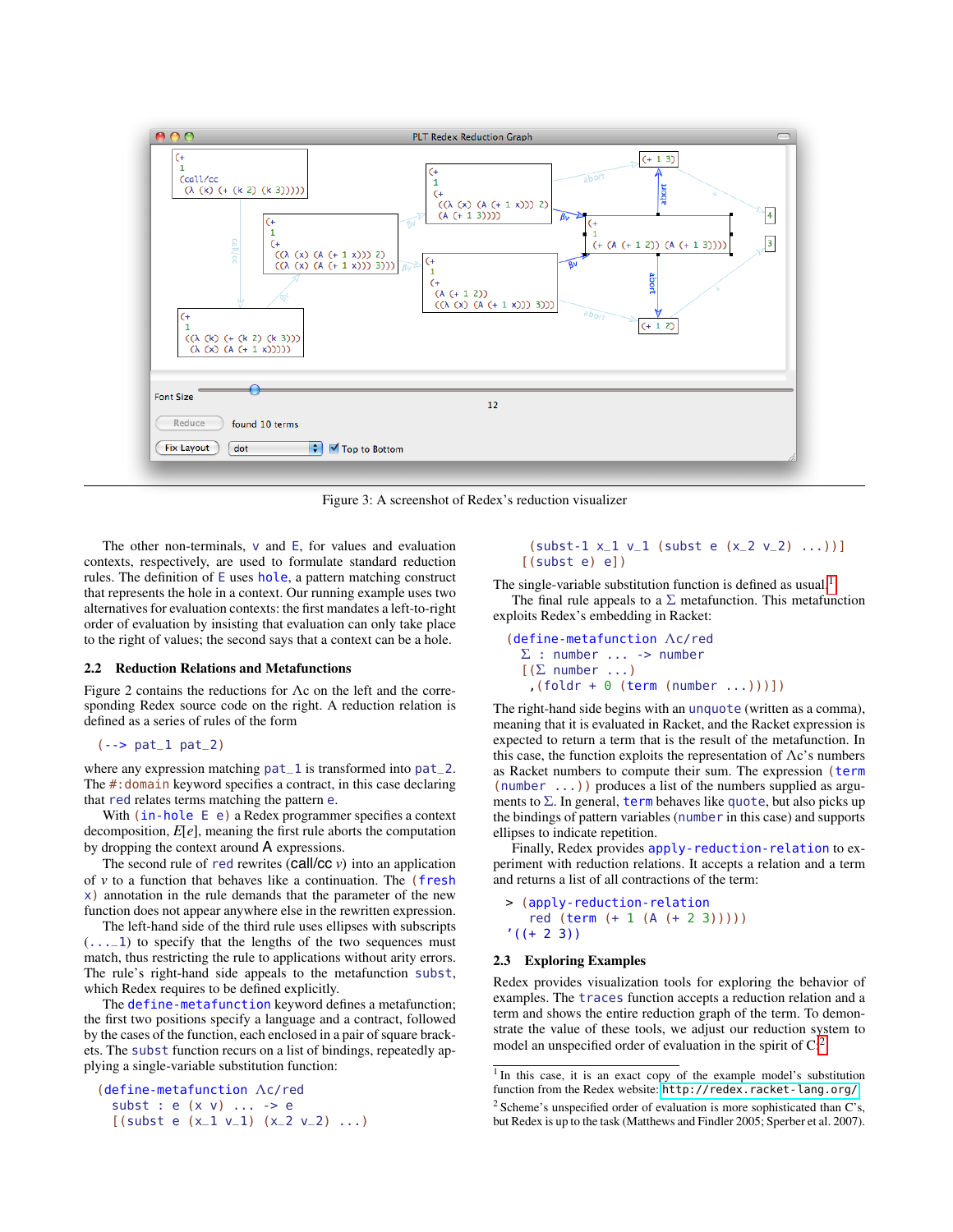```
(define-extended-language
 any-which-way-\Lambdac \Lambdac/red
  (E (e ... E e ...))hole()
```
This extension replaces the  $E$  non-terminal entirely, allowing reductions to occur in any position inside an application expression.

Next, we use extend-reduction-relation to replace the language of the reduction relation (without adding any reductions):

```
(define any-which-way-red
  (extend-reduction-relation
   red any-which-way-\Lambda c))
```
That is, this extension merely re-interprets the existing rules with the new definition of  $E$ .

This extended language does not satisfy the Church-Rosser property, as a quick experiment with traces shows:

```
> (traces any-which-way-red
          term (+ 1 (call/cc(\lambda (k)
                         (+ (k 2) (k 3)))))
```
Figure 3 displays a screenshot of the resulting window. Each box contains a term that the original reduces to and the arrows are labeled with the reduction rule's name that connects the two terms. The arrows connected to the term underneath the mouse cursor are darkened to make them easier to pick out.

#### 2.4 Randomized Testing

Redex's randomized testing support follows QuickCheck. A programmer writes down a property with redex-check (Klein and Findler 2009) and Redex generates instances of the property in an attempt to falsify it. Specifically,

#### $(\text{redex-check } G \ n e)$

tests the boolean-valued expression e, interpreted as a predicate universally quantified over  $n$ , by evaluating it at random terms generated from the non-terminal  $n$  of the grammar  $G$ .

For example, we can test the property that every expression in Ac is a value or reduces to another expression. To check whether an expression is a value, we use redex-match, which tests whether a particular term matches a given pattern; to check whether an expression reduces, we check whether apply-reductionrelation's result is non-empty:

```
> (redex-check
   \Lambdac/red e
   (or (redex-match \Lambdac/red v (term e))
        (cons?
         (apply-reduction-relation
          red (term e))))counterexample found after 9 attempts:
-S
```
Of course, there are a number of stuck states and Redex quickly finds a simple one, namely a free variable. If we add an explicit reduction to error as a way to signal an error for a free variable:

(--> (in-hole E x) error "free variable")

and then iteratively run the test above, fixing errors as they are discovered, redex - check eventually finds all of the (known) stuck states in the model.

### 2.5 Typesetting

Redex provides automatic typesetting support which transforms a language, reduction relation, metafunction, or a term into PostScript or PDF to be included in a paper. Indeed, all of the typeset versions of elements of the  $\Lambda c$  model shown in this paper are generated automatically using Redex.

This example shows Redex's vanilla support for rendering a reduction relation:

$$
E[(A e)] → [a]
$$
\n
$$
E[(A e)] → [a]
$$
\n
$$
E[(call/cc v)] → [call/cc]
$$
\n
$$
E[(v (λ (x) (A E[x)]))]
$$
\n
$$
= [ev (λ (x ... x) e) v ... x x]
$$
\n
$$
E[(x (λ (x ... x) e) v ... x x x)] → [βv]
$$
\n
$$
E[subst[[e, (x v), ...]]]
$$
\n
$$
E[(+ number ...)] → [+]
$$
\n
$$
E[\Sigma[[number, ...]]]
$$

The main difference between this rendering of the reduction relation and the one shown on the left in figure 2 is that the rules are oriented vertically instead of horizontally. Adjusting the orientation is a matter of passing a flag to control the basic layout option. In addition, the substitution function is shown here using Redex's default typesetting for metafunctions,  $\text{subst}[[e, (x v),...]$ . Redex also provides hooks for tuning the rendering of calls to metafunction, which may be used to render substitution in the conventional style,  $e\{x:=v, ...\}$ .

When a reduction relation or a metafunction escapes to Racket, Redex renders the Racket code in a monospaced font but with a pink background so it stands out:

```
> (render-metafunction \Sigma)
\Sigma[[number,...]] = (foldr + 0 (number...))
```
Redex programmers can then set hooks to adjust how such fragments are typeset.

### 3. Redex Models for Production Systems

Redex can help language designers validate their implementations against their specifications with low cost. To demonstrate this thesis, we conducted a case study using the model of delimited control by Flatt et al. (2007). Figure 4 shows the model's complete internal syntax, including forms left out of the original paper's presentation. At the time of the publication of that paper, the model's authors had implemented a Redex model, $3$  built a thorough test suite, and mechanically generated their paper's figures from the Redex definitions. They did not, however, employ randomized testing; Redex had no built-in support for it at the time. This section explains how we revisited that model to see if randomized testing could find more issues in a well-tested model. It did: we found mistakes in both the implementation and specification of delimited control.

#### 3.1 Randomized Testing in Redex

The obvious use of randomized testing is to check a paper's claims. Flatt et al. do not explicitly state any theorems, but all is not lost—they do imply that the model is a faithful abstraction of the production Racket implementation. We can therefore test the claim that the implementation produces the result predicted by the model:

```
(redex-check
delim-cont-grammar e
(equal? (model-eval (term e))
        (racket-eval (term e)))
```
In this claim, model-eval uses Redex to reduce its argument to a value and racket-eval evaluates the term via Racket.

<span id="page-3-0"></span><sup>&</sup>lt;sup>3</sup> Available online: http://www.cs.utah.edu/plt/delim-cont/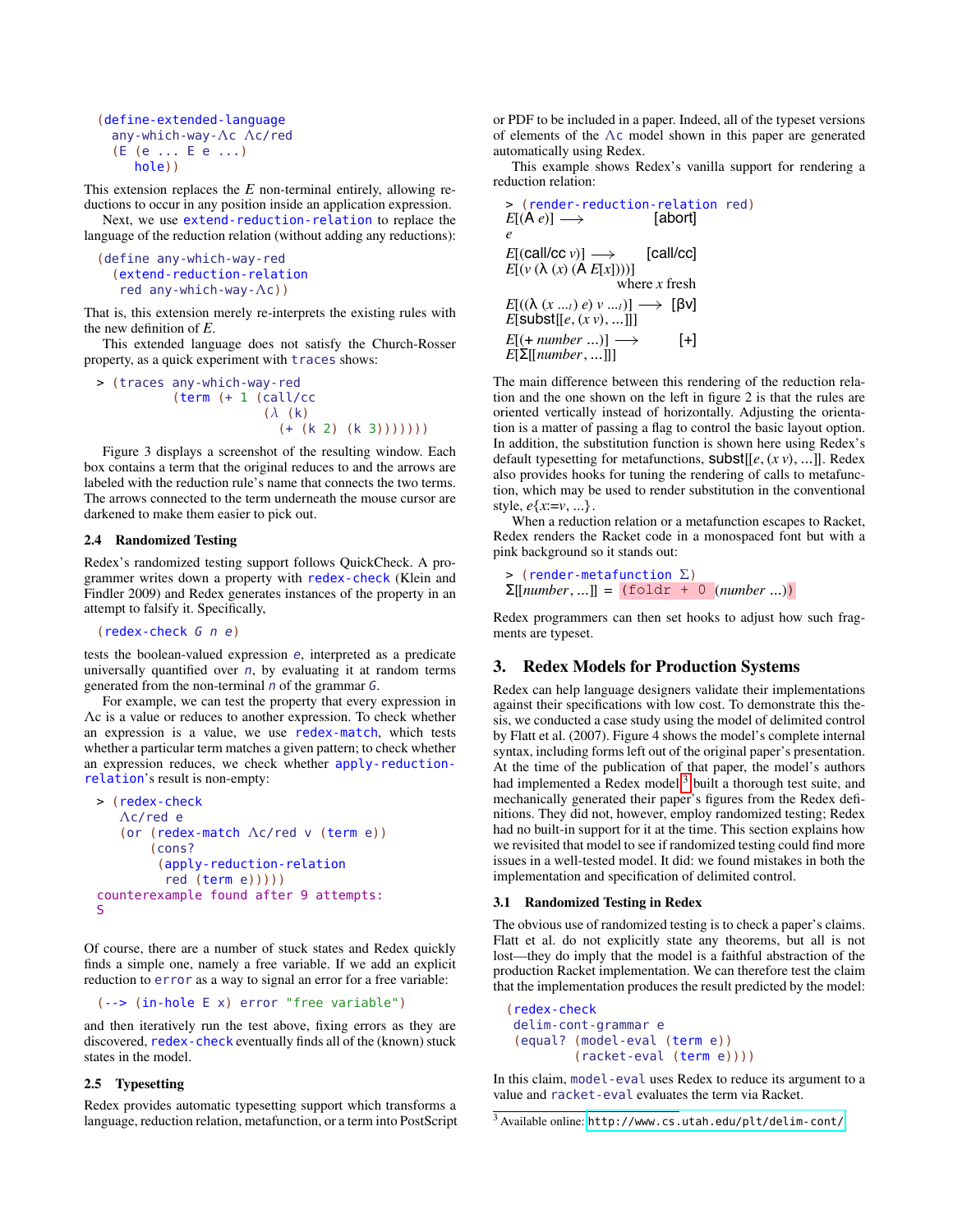```
e ::= m \mid (wcm w m)m ::= x | v | (e e ...) | (begin e e e) | (% e e e) | (dw x e e e)\left| \right| (if e e e) \left| \right| (set! x e)
 v ::= (list v ... ) | (\lambda (x ... ) e) | (cont v E) | (comp E)I dynamic-wind I abort I current-marks
      \lfloor \cosh u \rfloor \lfloor n \rfloor #f \rfloor #t| zero? | print | + | first | rest
 n ::= numberu ::= call/cc | call/comp | call/cm
w ::= ((v v) ...)E ::= W \mid W[(dw \times e \ E \ e)]W ::= M \mid (wcm w M)M ::= \prod (v ... W e ...) (begin W e) (% v W v)\overline{\text{[Set]}} x W \ \ (if W e e)
D ::= []\mid E[(dw \times e \mid e)]
```
Figure 4: The syntax of the delimited control model.

Unlike in QuickCheck, where users specify test generators for the data types they define, Redex derives naive test generators automatically from the language's grammar. In this case, the derived generator has two immediate problems. First, Redex's grammar specifications do not address variable binding. As a result, the generator often produces expressions with free variables, which Racket statically rejects. Second, the  $e$  non-terminal in figure 4 includes non-surface syntax such as  $(\text{comp } E)$  that Racket programmers cannot write directly. Since our goal is not to prove a proposition but to falsify it, we begin with simple solutions to these problems.

#### 3.2 A Weak Attempt

One possibility is to discard test expressions that contain free variables and to avoid non-surface forms entirely:

```
(redex-check
delim-cont-grammar e
(with-handlers ([free-var-exn? (\lambda (_) #t)])
   (equal? (model-eval (term e))
           (racket-eval (term e))))
#: prepare drop-non-surface)
; drop-non-surface : expr -> expr
(define (drop-non-surface e) --)
```
This revision discards open expressions by catching unbound identifier errors with an exception handler that reports the test as a success. It eliminates uses of non-surface forms in the generated expression by rewriting them using drop-non-surface, which replaces non-surface expressions with one of their sub-expressions or a random constant if there are no sub-expressions.

This approach is naive, but it reveals three previously unknown errors, one in the portion of the semantics shown in the published paper and two in elided definitions:

1. The error visible in the paper's figures<sup>4</sup> is in the definition of evaluation contexts  $M$ , reproduced in figure 4. A prompt expression (% *e e e*) has three sub-expression: a tag used by the other control operators to identify the prompt, a body, and a handler expression that receives values thrown by abort expressions within the dynamic extent of the body. The expressions should be evaluated from left to right, but the definition of  $M$  lacks evaluation contexts corresponding to the first and third

```
<sup>4</sup> See p. 174 of the 2007 ICFP proceedings.
```
sub-expressions. For example, this omission causes evaluation of the following expression to get stuck:

```
> (model-eval (% (+ 1 2) 3 (<math>\lambda</math> (x) x)))'stuck
```
2. The model defines function application with a rule like this one:

```
(- -\geq ((\lambda (x ...)) e) v ...)(subst* (x ...)(v ...) e)"beta")
```
Unlike the corresponding rule in section 2.2, the ellipses have no subscripts. Thus, the rule also applies to expressions with arity mismatches, e.g.,  $((\lambda)(1) 2)$ . Reducing this expression with Redex raises a meta-level error because the formal parameters and actual arguments cannot be paired.

3. The reduction rule for zero? expressions may also raise a meta-level exception. The model's Redex encoding, which represents numbers as Racket numbers and primitive operators like + as Racket symbols, appeals to Racket's zero? function to reduce ( $\text{zero? } v$ ) redexes. But the zero? function carries a contract that restricts its application to numbers, making reduction of the expression  $(zero? +)$ , for example, raise a meta-error instead of producing #f.

#### 3.3 Refining the Test Generator

Despite our initial success, there is good reason to explore more sophisticated test generation strategies. To start, in one sample of 10,000 expressions produced by Redex's naive generator, only 1,220 contain no free variables, and only 599 of those are not values. We can avoid discarding so many tests by supplying a function close that replaces unbound variables with random bound ones or constants when none are bound:

```
(redex-check
delim-cont-grammar e
(equal? (model-eval (term e))
         (racket-eval (term e)))
#:prepare (compose close drop-non-surface))
; close : expr -> closed-expr
(define (close e) --)
```
For this particular model, though, we do not discover any new errors this way.

Redex's test coverage tool suggests another improvement, however. Executing one round of 10,000 random tests fails to exercise 20 of the 30 reduction rules even once. Three more rules, including the  $\beta_v$  rule shown in section 3.2, fire only a few times each.

To exercise these rules, the test generator must make several fortuitous choices. In the case of the  $\beta_v$  rule, the generator must first choose to place an application expression in a position that will ultimately be evaluated. Second, in the application's operator position, the generator must construct an expression that evaluates to a function. Third, in the operand positions, the generator must construct expressions that do not result in runtime errors or discard the continuation containing the application. Fourth, the generator must choose to construct the right number of operands.

We can encourage these choices by providing redex-check the hint that it should occasionally use the rules' left-hand sides instead of the more general pattern e as its basis for test generation. The left-hand side of the  $\bar{\beta}_v$  rule, for example, directly addresses the second and fourth choices above.

Many of the patterns in the rules' left-hand sides, however, refer to non-surface forms, and so we must first replace the pass that removes non-surface expressions with one that transforms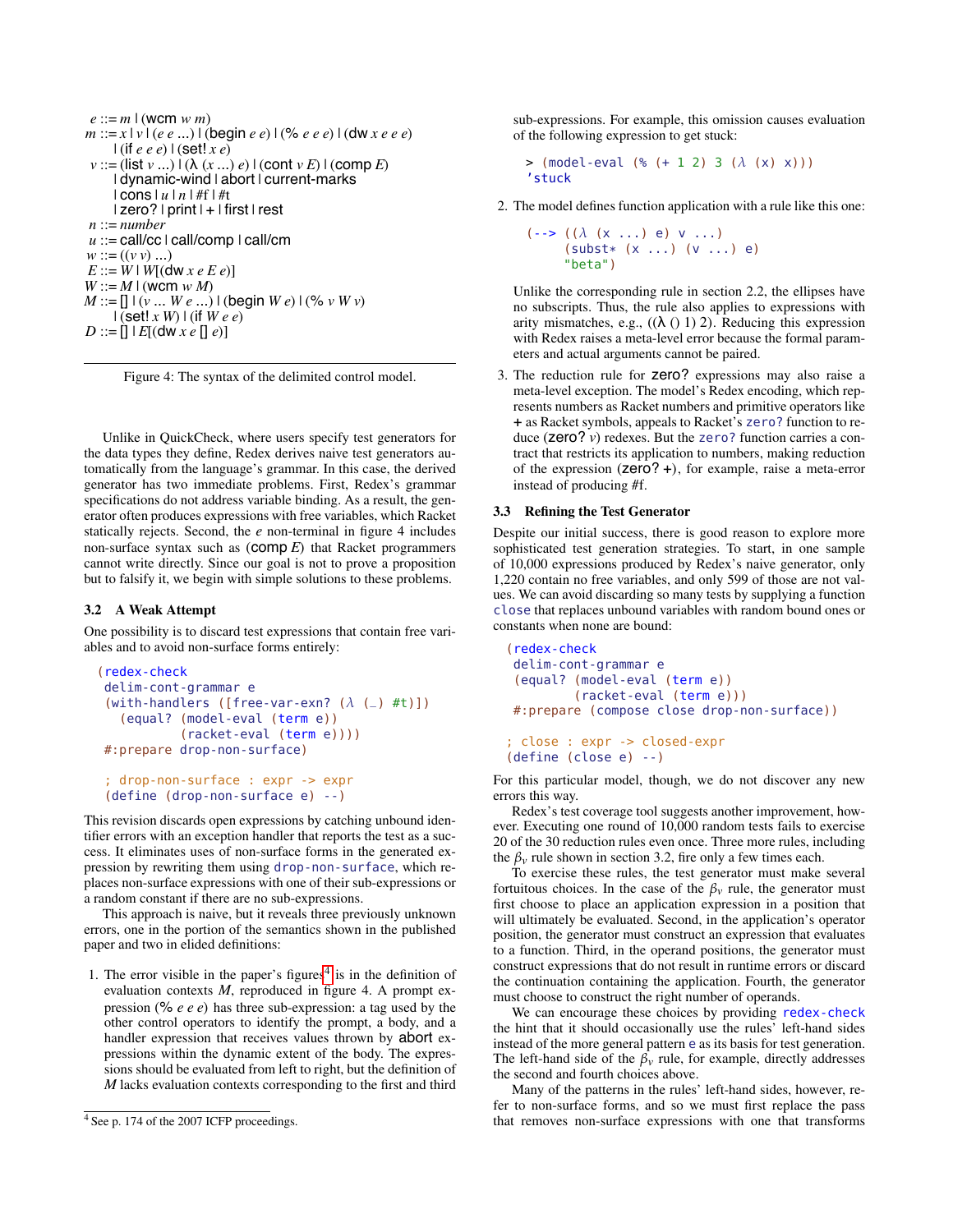them into equivalent surface expressions. For example, expressions equivalent to **comp** values can be constructed from  $\%$  (prompt), call/comp, and abort. We implement this transformation, as well as ones for the other non-surface forms for which it is possible (see section 3.4), using a function transform-non-surface and supply it to redex-check, along with the hint to use the delimcont-rules reduction relation.

```
(redex-check
delim-cont-grammar e
(equal? (model-eval (term e))
         (racket-eval (term e)))
#:prepare (compose close transform-non-surface)
#:source delim-cont-rules)
```

```
; transform-non-surface : expr -> expr
(define (transform-non-surface e) --)
```
This technique finds six more previously unknown errors.

Two of these six are mistakes in the model made available with the paper, though they did not appear in the publication:

1. The model includes a semantics for continuation marks, a feature for associating name-value pairs with continuation frames (Clements et al. 2001). The expression (call/cm  $e_k$   $e_v$   $e_l$ ) marks the active continuation frame with key  $e_k$  and value  $e_\nu$ then applies the thunk  $e_t$ . The expression (**Current-marks**  $e_k e_p$ ) collects all marks for key  $e_k$  on frames up to the nearest enclosing prompt tagged with  $e_p$ .

The model's reduction rule for **current-marks** appeals to a metafunction that traverses the delimited context to construct a list of its mark values. This metafunction, however, lacks a case for contexts of the form (if  $E e e$ ), making mark collection undefined within the dynamic extent of the test position of if expressions. For example, evaluation of the following expression raises a meta-level error:

```
(% \theta(call/cm 1 #t
     (λ ()
       (if (first (current-marks 1 0))
            2
          3)))
   (λ (x) x))
```
2. The model's definition of capture-avoiding substitution is wrong. To perform the substitution **subst**[[ $x_1, e_1$ , ( $\lambda$  ( $x_2$ )  $e_2$ )]], the model takes care to rename  $x_2$  to a variable not free in  $e_1$ , but it fails to avoid choosing  $x_i$  or the free variables of  $e_2$ .

The remaining four errors are in the implementation of Racket (version 5.0.2). These errors eluded a hand-crafted test suite and years of production use, but randomized testing finds them quickly:

- 3. Continuation marks are not represented directly on continuation frames. Instead, a stack of marks is kept in parallel with the stack that represents the continuation. Delimited continuations therefore capture parts of the mark stack, and different slices of the stack involve different base offsets. While restoring part of a continuation to execute a dynamic-wind pre-/post-thunk, one of the offsets is installed incorrectly. The resulting crash would only happen for a pre-/post-thunk that is captured in a continuation that is itself captured as an extension of a composed continuation, possibly with a few more ingredients we have yet to identify.
- 4. This error is similar to the previous one. Like continuation marks, dynamic-wind frames are kept in a separate stack that

is synchronized with the continuation stack. An offset connecting the two stacks is forced to an incorrect value when composing continuations in certain cases. The mistake produces a crash only after one more round of continuation capture and invocation.

- 5. Non-composable continuations store a prompt tag and, when they are invoked, the implementation checks that the current continuation includes a prompt with the same tag. Composable continuations come without a tag. The two kinds of continuations share much of the implementation infrastructure, however, and this shared implementation incorrectly stores and checks prompt tags for composable continuations.
- 6. This error is similar to the previous one. The implementation also performs a prompt-tag check after each the application of each dynamic-wind pre-thunk during the process of applying a non-composable continuation. For composable continuations, the implementations should not perform such prompttag checks, but once again, the shared implementation performs these checks for both kinds of continuations.

At the time of writing, we still do not fully understand the behavior of the test that discovered the first of these four errors, making the prospect of manually devising a test like it appear dismal. Fortunately, the repair was clear from the resulting core dump.

The implementation's hand-crafted test suite contains tests that get close to finding these errors, but the suite's author did not have the patience to construct tests of the necessary complexity. Patience aside, finding these errors seems to require a degree of uninhibited creativity that is difficult to achieve. Hanford (1970), one of the first to apply randomized testing to the implementation of programming languages, observes about his test generator for PL/1—dubbed "syntax machine"—that

*[a]lthough as a writer of test cases, the syntax machine is certainly unintelligent, it is also uninhibited. It can test a [language] processor with many combinations that would not be thought of by a human test case writer.*

## 3.4 Unwelcome Errors

In addition to these nine errors, we found many more which we would have preferred to avoid—errors in the specification relating the model to its implementation and errors in the post-generation passes. We mention their discovery not as successes of randomized testing but as a reminder of its cost.

Formalizing the relationship between the model and its implementation with enough precision to test it is a non-trivial task. The primary challenge is to decide which non-surface expressions from figure 4 are well-formed. For example, the grammar includes continuation frames that contain two marks at a single key, but such configurations should not occur. Developing a specification that includes these invariants takes some effort. We used randomized testing to find expressions where violations of unknown invariants yield different behaviors in the model and implementation. There is no guarantee that this sort of randomized test-driven development results in a complete specification, but we are satisfied as long as the working draft avoids false positives in our tests.

The source of most unwelcome errors was our implementation of the passes that enforce well-formedness of non-surface expressions, transform well-formed ones into surface expressions, and remove free variables. Together, these passes comprise 259 noncomment, non-whitespace lines of code.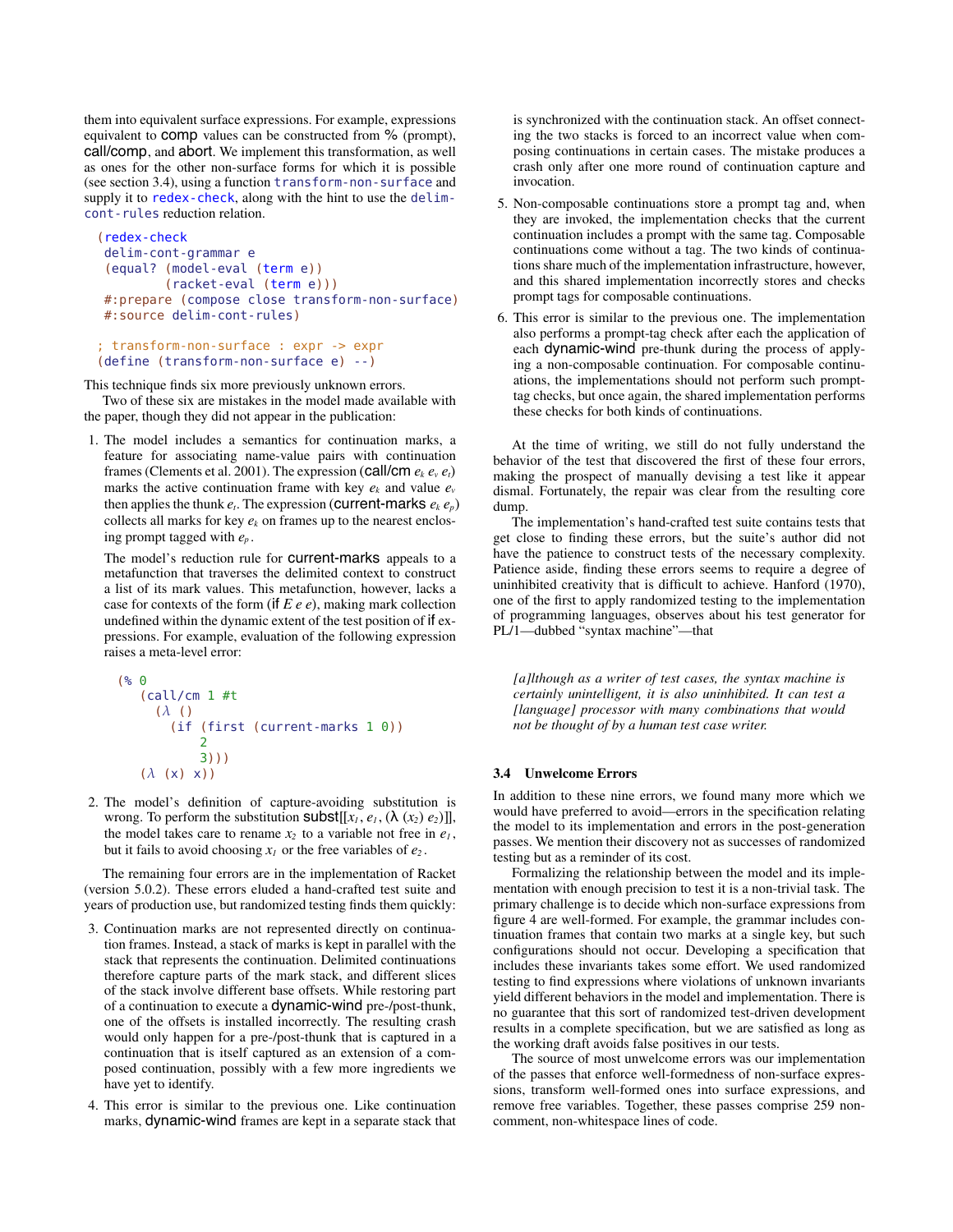# 4. An Empirical Study of ICFP Papers

To improve our understanding of how lightweight metatheory mechanization can help authors with their papers, we used Redex to explore nine papers from the ICFP 2009 proceedings. The papers were chosen because we considered them suitable for mechanization in Redex, but some turned out to be challenges.

The nine papers include two which had already been mechanized. We chose two such papers not really expecting to find errors, but to see if we would learn something about Redex when implementing papers that already had a significant mechanized metatheory effort put into them.

We found mistakes in all nine papers, with less effort in each case than exhibited in section 3. We explain most of the errors we found below, in the order in which the papers appear in the 2009 proceedings. We omit some uninteresting errors common to multiple systems (e.g., confusing the particular objectlanguage variable x with the meta-variable *V* that ranges over object-language variables). The authors of the papers we studied have confirmed the errors described here. The Redex models are available online: [www.eecs.northwestern.edu/~robby/](#page-0-0) [lightweight-metatheory/](#page-0-0)

#### 4.1 *Safe functional reactive programming through dependent types* by Neil Sculthorpe and Henrik Nilsson

Sculthorpe and Nilsson (2009) define a functional reactive programming language embedded in Agda (Norell 2007). The embedded language's dependent type system rules out domain-specific errors such as loops with immediate feedback and uses of uninitialized signals. Its operational semantics, given as an Agda function defining discrete evaluation steps, carries a machine-checked proof of type safety since Agda accepts the function as total.

The paper does not show the Agda definition; it instead presents the semantics in the usual inference rules notation for big-step semantics. Encoding the paper's formulation in Redex revealed one error, introduced in the manual translation of the Agda code to nearly three full pages of figures. Specifically, the conclusion of the *φ*1 -DSW-EV rule in the paper's figure 6 applies to *switch* expressions; it should apply to *dswitch* expressions.

This paper has since been revised (Sculthorpe 2011).

#### 4.2 *Causal commutative arrows and their optimization* by Hai Liu, Eric Cheng, and Paul Hudak

Liu et al. (2009) define a class of recursive arrows that they call *causal commutative arrows* (CCA) and show how they can be compiled into a single imperative loop. Our focus was the portion of the transformation that they describe formally, a procedure for computing an efficient normal form they call *causal commutative normal form* (CCNF).

The procedure takes the form of a normalization relation  $\Downarrow$  that reduces expressions bottom-up using a relation  $\mapsto$  based on the standard arrow axioms (Hughes 2000). For example, the normalization rule for sequential compositions  $e_1 \gg e_2$  normalizes the sub-expressions, reduces the result, then normalizes the contractum.

$$
\frac{e_1 \Downarrow e'_1 \qquad e_2 \Downarrow e'_2 \qquad (e'_1 \ggg e'_2) \mapsto e \qquad e \Downarrow e'}{e_1 \ggg e_2 \Downarrow e'}
$$

Using randomized testing to check whether  $\Downarrow$  is indeed a function with the claimed domain and codomain found two problems:

1. In addition to arrow constructors, the language on which  $\Downarrow$  is defined includes functions and pairs; consequently, some arrowtyped expression do not have arrow constructors at their roots. The proof in the paper's appendix mentions that such expressions must first be  $\beta$ -reduced, but there are no corresponding steps in the  $\Downarrow$  definition.

2. Reduction via the  $\mapsto$  relation creates arrows built from the *loopB* combinator, defined in terms of the primitive CCA constructors. To account for *loopB* expressions, the  $\Downarrow$  relation includes the following rule:

$$
\frac{f \Downarrow f' \quad loopB \, i \, f' \mapsto e \qquad e \Downarrow e'}{loopB \, i \, f \Downarrow e'}
$$

For some  $f$ ,  $loopB$   $if'$  is already in normal form. In these cases there is no *e* such that *loopB*  $if' \mapsto e$ , leaving the rule's second premise unsatisfiable (and the implied procedure stuck).

This paper has since been revised (Liu et al. 2011).

#### 4.3 *Partial memoization of concurrency and communication* by Lukasz Ziarek, KC Sivaramakrishnan, and Suresh Jagannathan

Ziarek et al. (2009) show how memoization can be applied in a concurrent language with synchronous message-passing primitives. To show that memoization preserves meaning, they define two evaluators for a concurrent language, one that uses memoization and one that does not. Encoding these systems in Redex exposed two mistakes:

- 1. The paper's theoretical result is a safety theorem guaranteeing that when memoized evaluation takes a state  $P$  to a state  $P'$ , then non-memoized evaluation takes  $\mathcal{T}[P]$  to  $\mathcal{T}[P']$ , where the meta-function  $\mathcal{T}$  erases the extra structure used for memoizameta-function  $T$  erases the extra structure used for memoization. As randomized testing quickly discovers, this theorem is false. It fails to exclude states in which the memo table incorrectly predicts the behavior of some function. The correspondence appears to hold for executions beginning with the empty table (the important case), but the proof's inductive structure requires a generalized claim about states with non-empty but well-formed tables. A proof typically gives this generalization explicitly, since well-formedness conditions for such accumulated data structures tend to be complex.
- 2. The non-memoizing evaluator operates on program states *P* taken from the following grammar, in which *t* ranges over thread identifiers and *e* ranges over expressions:

$$
P ::= P \parallel P \mid t[e]
$$

Because a state *P* contain sat least one thread, the following communication rule cannot apply in the absence of a third thread:

$$
\frac{P = P' \parallel t[E[send(l, v)]] \parallel t'[E'[recv(l)]]}{P \longmapsto P' \parallel t[E[unit]] \parallel t'[E'[v]]}
$$

The same problem exists with the memoizing evaluator.

#### 4.4 *A concurrent ML library in Concurrent Haskell* by Avik Chaudhuri

Chaudhuri (2009) describes a way to implement the Concurrent ML primitives (Reppy 1999) in a language that supports only firstorder message passing, such as Concurrent Haskell (Jones et al. 1996). He builds an abstract machine that abstracts the messagepassing model common to Concurrent Haskell and other concurrent systems and then shows how programs using the Concurrent ML primitives may be compiled into terms in his abstract machine, while preserving safety, progress, and fairness.

We encoded this abstract machine, source language, and compiler in Redex. In addition to writing test cases by hand, we used randomized testing to check a weak variant of the paper's correctness theorem. Randomized testing did not produce any counterex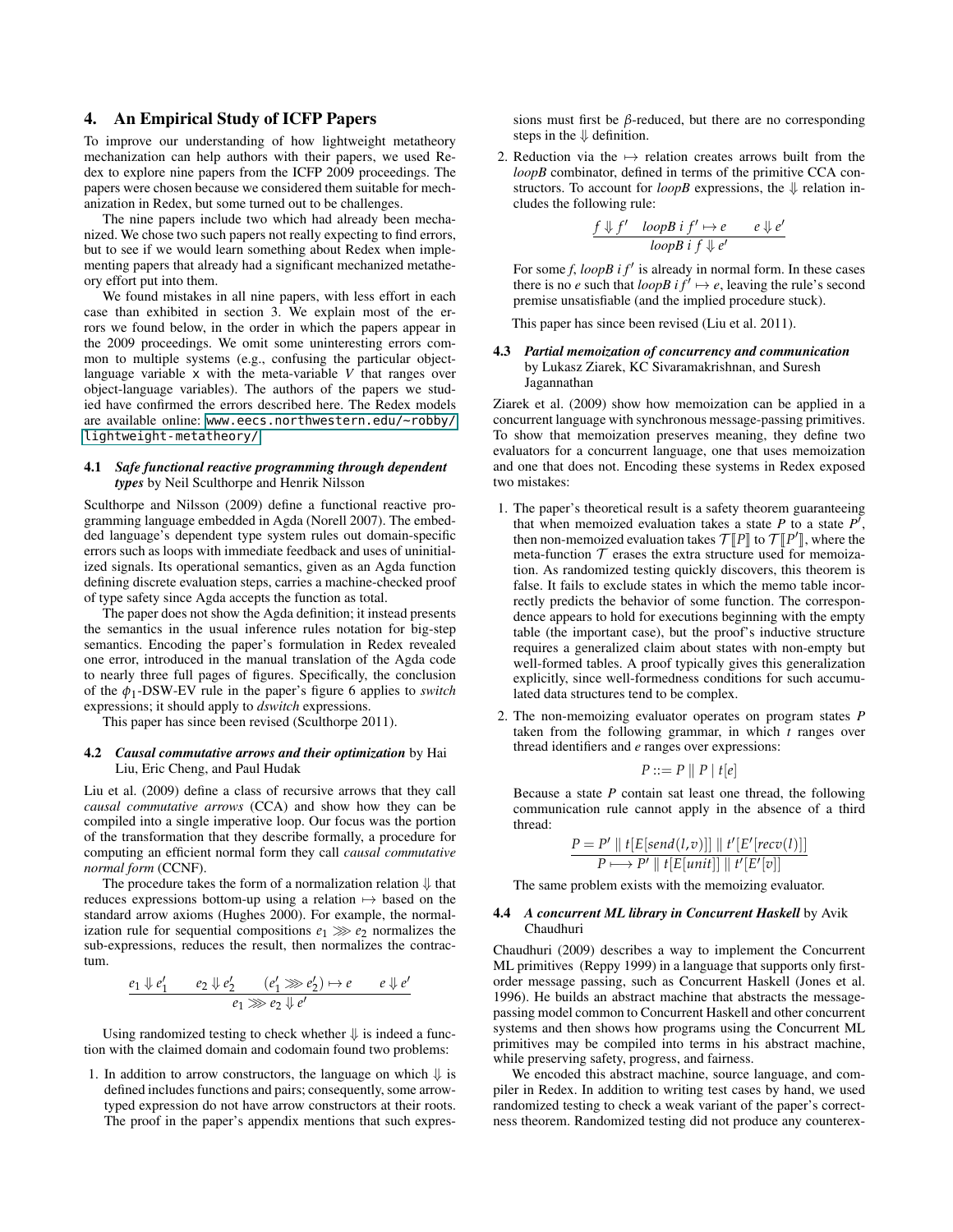amples to the theorem, but it did lead us to programs for which the abstract machine consumes unbounded resources where proper Concurrent ML implementations would not.

For example, consider the following source expression, in which c is a fresh channel:

select(in c, out c)

This expression permanently blocks any thread that evaluates it because select cannot perform either communication. In Concurrent ML, garbage collection reclaims this thread because no other thread can reach the channel; the abstract machine, on the other hand, performs infinitely many steps for this expression effectively busy waiting for an event that cannot occur. This error also shows up in the released implementation of the Concurrent ML library for Concurrent Haskell based on the abstract machine.

#### 4.5 *Automatically RESTful web applications: marking modular serializable continuations* by Jay McCarthy

McCarthy (2009) extends a technique for implementing firstclass continuations via continuation marks (Pettyjohn et al. 2005), adding support for source programs that themselves use continuation marks. Despite a pencil-and-paper proof of correctness, a combination of manual and randomized testing found five errors in the translation's specification, as well as three errors in the semantics of its source and target languages:

- 1. The translation consists of four mutually recursive functions: one for translating values and expressions that would be values if not for a variable in some component, one for redexes, one for evaluation contexts, and a driver function that either defers to the values translation or decomposes the input and applies the translations for redexes and evaluation contexts. This schema relies on a unique decomposition lemma that turns out not to hold, due to four mistakes in the grammars for redexes and evaluation contexts.
- 2. The source and target languages are variants of A-normal form (Flanagan et al. 1993), but the translation of evaluation contexts inserts applications in a position that does not allow them. Adapting translation to preserve A-normal form seems to require abandoning the invariant that evaluation contexts translate to evaluation contexts rather than more general contexts, which the translation for continuation values assumes. In practice, there is no need to translate such values anyway, since they do not appear in the source text of realistic programs.
- 3. In translated programs, call/cc produces a procedure that discards the current continuation using abort then calls a function resume for rebuilding the captured continuation from a data representation of its frames. A mistake in the definition of resume, however, causes it to leave some frames out of the rebuilt continuation.
- 4. The translation's handling of continuation marks in the original program involves installing an additional mark on each frame. This mark holds a data structure that records all of the other marks on the associated frame. To maintain this cumulative mark, the translated program first fetches its current value using c-w-i-c-m ("call with immediate continuation mark"), which has the following signature:

c-w-i-c-m: key (*α* -> *β*) *α* -> *β*

This function examines the active frame's marks and calls the provided function with the value associated with the given key or the provided default value if there is no such mark. The translation's c-w-i-c-m call forgets the mandatory third argument.

- 5. The translation lacks recursive calls for two of the three positions inside the (w-c-m e e e) form, used for installing continuation marks.
- 6. Instead of including an explicit form for dereferencing store pointers, the source language semantics has two rules for each form that demands its operand. For example, in addition to the usual  $β<sub>ν</sub>$  rule, there is a rule that applies when the function position holds a pointer *σ*:

$$
\Sigma / E[(\sigma \overline{\sigma})] \longrightarrow_{SL} \Sigma / E[e[\overline{x \mapsto \sigma}]]
$$
  
where  $\Sigma(\sigma) = (\lambda \ (\overline{x}) \ e)$ 

But with the usual definition of store-lookup (the author's intention), this strategy does not handle pointers to pointers to functions.

7. The source language semantics lacks a rule like the following, for indirect continuation application.

$$
\Sigma/E[(\sigma v)] \longrightarrow_{SL} \Sigma/E'[v]
$$
  
where  $\Sigma(\sigma) = \kappa.E'$ 

8. The source and target languages provide a form (c-c-m e ...) for collecting continuation marks. This form is similar to the current-marks operator explained in section 3.3, but there are two differences. First, c-c-m has no prompt-tag operand, since the source and target languages do not provide delimited control. Second, c-c-m collects the marks for several keys at once. Its result should be a list of lists, in which the inner lists contain the marks on each continuation frame; as defined in the semantics, however, the marks for the final frame become the list's tail instead of its last element.

### 4.6 *Control-flow analysis of function calls and returns by abstract interpretation* by Jan Midtgaard and Thomas P. Jensen

Midtgaard and Jensen (2009) systematically derive a tail-call sensitive control-flow analysis using abstract interpretation and then prove that their analysis is equivalent to a CPS-based one from earlier work. We discovered two problems with the paper:

- 1. The CPS transformation's domain contains expressions with constants, but there is no case in the transformation functions to deal with the constants. This leads to a problem in lemma 5.1, which states that transforming a program to CPS and then transforming it back results in the original program. As stated, this lemma is only true for programs that contain no constants.
- 2. The paper defines  $\equiv$  to be the least equivalence relation on expressions satisfying these two equations:

let  $x = t$  in  $s \equiv s$  let  $x = t0$  t1 in  $s \equiv s$ 

and the analysis result includes a mapping from representative elements of this equivalence class to the values that the corresponding expressions have at runtime. This definition of ≡ breaks the equivalence of the direct-style and CPS analysis (theorem 5.1). Specifically, the direct-style analysis imprecisely predicts that id2 might be returned by the term

let  $W = fn N. (N N) in$ let  $id1 = fn \times 1$ .  $x1 in$ let  $id2 = fn \times 2$ .  $x2 \text{ in}$ let  $J = (fn t. id2) id1$ let  $d = (W W)$  in id2

but the CPS analysis correctly predicts that it never returns. The problem is, the equivalence relation equates the two occurrences of id2 in the above program but should not.

This paper has since been revised (Midtgaard and Jensen 2012).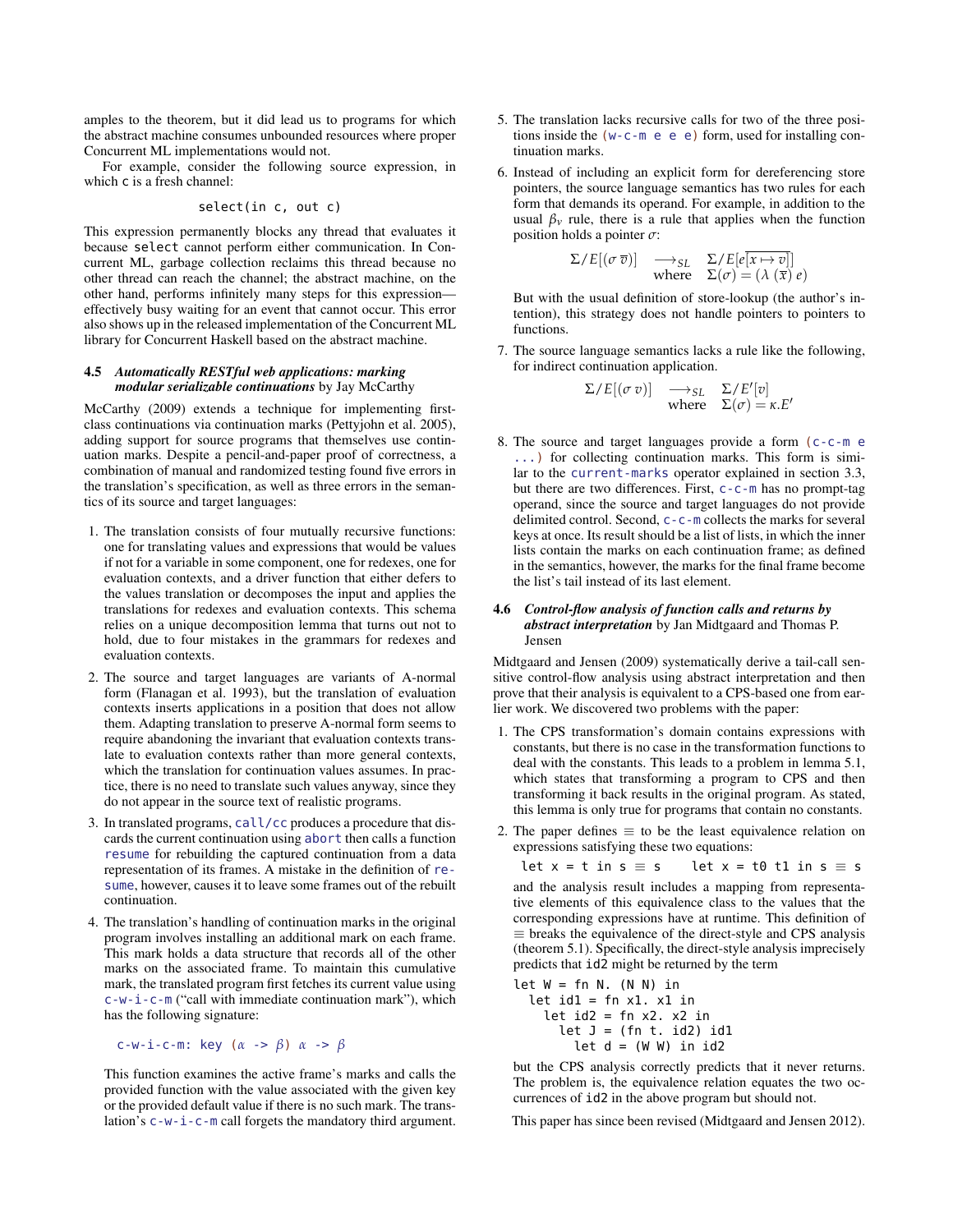#### 4.7 *Implementing first-class polymorphic delimited continuations by a type-directed selective CPS-transform* by Tiark Rompf, Ingo Maier, and Martin Odersky

Rompf et al. (2009) describe an implementation of delimited continuations for Scala. They define a type system that distinguishes expressions with control effects, allowing continuations to be implemented by a selective CPS transformation that leaves expressions in direct style when they do not reify their continuations.

As we discovered while encoding the system in Redex, the paper merely sketches the typing and transformation rules. A modest Redex model can close the gap between a sketch and a consistent description, and our model uncovered a significant omission in the paper's explanation. The definition of the transformation function  $\llbracket . \rrbracket$  neglects necessary recursive calls on sub-expressions (e.g., on the operand of shift).

We did discover one inaccuracy not arising from the rules' informal nature. The transformation, which operates on expressions in A-normal form, distinguishes two classes of non-tail calls that reify their continuations—those where the expression *e* following the call also reifies its continuation (a behavior indicated in *e*'s type) and those where *e* does not. In the latter case, the transformation has an optimization opportunity. In an attempt to exploit the opportunity, the definition of  $\llbracket . \rrbracket$  mistakenly dispatches on the type of  $\llbracket e \rrbracket$ instead of the type of *e*, causing it to apply the optimization even when it is unsound.<sup>[5](#page-8-0)</sup>

#### 4.8 *A Theory of typed coercions and its applications* by Nikhil Swamy, Michael Hicks, and Gavin M. Bierman

Swamy et al. (2009) define a proof system for validating particular program rewritings and give conditions under which various program-rewriting systems operate unambiguously. For all results except the ones on rewriting using polymorphic coercions, they provide Coq proof scripts.[6](#page-8-1)

We discovered two problems with an example in the section explaining polymorphic coercions. First, one instantiation of a polymorphic coercion is missing. Second, the example is based on the assumption that the rewriting process will leave one particular expression alone when, in fact, it might be rewritten.

#### 4.9 *Complete and decidable type inference for GADTs* by Tom Schrijvers, Simon Peyton Jones, Martin Sulzmann, and Dimitrios Vytiniotis

Schrijvers et al. (2009) define a type system for generalized algebraic datatypes (GADTs), giving both a declarative specification and a sound and complete inference algorithm. Encoding the algorithm in Redex uncovered three flaws in the paper's definition:

1. The type system that Schrijvers et al. consider most natural for GADTs is undecidable. Their key insight is that decidability can be recovered by designating sets of unification variables called *untouchables* that may not be unified to solve certain constraints. The rules for let expressions, typed-annotated let expressions, and individual case clauses introduce these variables, which stand for unknown types. The third of these three rules, however, designates the wrong variables as untouchable.

- 2. The rule for entire case expressions correctly insists that all of its clauses produce a result of the same type *β*. But instead of assigning the entire case the type  $\beta$ , the rule gives it the type  $\alpha$ , a meta-variable that does not appear anywhere else in the rule though the notation  $\bar{\alpha}$  does appear.
- 3. The constraint solving algorithm lacks a rule for arrow types.

#### 4.10 Our Effort

Our case studies required two kinds of efforts. First, each investigator had to understand his assigned paper to a sufficient degree so that he could formulate a paper-and-pencil model. Second, the investigator had to implement the model in Redex. The adjacent table quantifies the second kind of effort. Each row shows the number of lines of

| ş    | Tests |           | LOC Props    |
|------|-------|-----------|--------------|
| 4.1  | 24    | 1196      | $\mathbf{1}$ |
| 4.2  | 10    | 849       | 5            |
| 4.3  | 32    | 1197      | 5            |
| 4.4  | 55    | 1445      | 4            |
| 4.5  | 105   | 1548      | 3            |
| 4.6  | 148   | 1159      | 8            |
| 4.7  | 97    | 1223      | 5            |
| 4.8  | 57    | 1335      | 3            |
| 4.9  | 67    | 1143      | 1            |
| Mean | 66    | 1233 3.88 |              |

code, the number of test cases, and the number of properties tested for each of the models in the above subsections. On the average, a model consists of 1,200 lines of code, including 66 tests and three or four claims.

# 5. Lessons Learned

Our experience suggests lessons for the authors of programming languages papers, for us as the developers of Redex, and for the developers of other validation tools.

#### 5.1 Lessons for Authors

Redex supports mechanization in a form that accommodates timepressed semantics engineers and still uncovers common errors. Although we do not have precise effort logs for the case study of section 4, we estimate that encoding and testing each model required less time than understanding the content of the paper. As our case studies show, lightweight mechanization reduces the number of mistakes in a model and thus increases its value as a communication vehicle.

Flaws aside, we would not have managed to understand these papers without their models. Prose is too imprecise and frequently too brief to build more than a superficial understanding. For example, one of the authors of the present paper would have rated himself an expert reviewer for the paper in section 4.5, having seen the semantics for continuation marks many times and having worked with continuation-based web servers. Despite this preparation, he failed to understand the paper's intuitive explanation of the system until he studied its formal model. In such cases, where the reader primarily relies on the model for explanation, typos—even ones obvious to experts in hindsight—can become significant barriers to communication.

Lightweight mechanization enables interactive exploration, expanding the means with which authors and readers communicate. In the case of every paper, we found that executing examples improved our understanding—even after we had already understood enough of the system to encode at least part of it in Redex. When we were unsure if we understood a definition or if its implications appeared problematic, we ran examples. Often the ones we choose would have been too tedious or too error-prone to work out by hand. Sometimes the experiment confirmed our hypothesis; other times it revealed a mistake in our reasoning. Either way, the exercise improved our understanding of the system.

<span id="page-8-0"></span> $<sup>5</sup>$  In an email exchange (Feb. 2, 2011 – Mar. 3, 2011), the paper's lead</sup> author stated that they did not intend their model as a precise description. He also explained that they meant for the [.] function to be applied by a driver function whose operation accounts for the absent recursive calls. The paper does not mention this driver. This author also reported that the Scala implementation does not make the same optimization mistake as the transformation sketch.

<span id="page-8-1"></span><sup>6</sup> Available online: [http://research.microsoft.com/~nswamy/](http://research.microsoft.com/~nswamy/papers/coercion-proofs.tgz) [papers/coercion-proofs.tgz](http://research.microsoft.com/~nswamy/papers/coercion-proofs.tgz)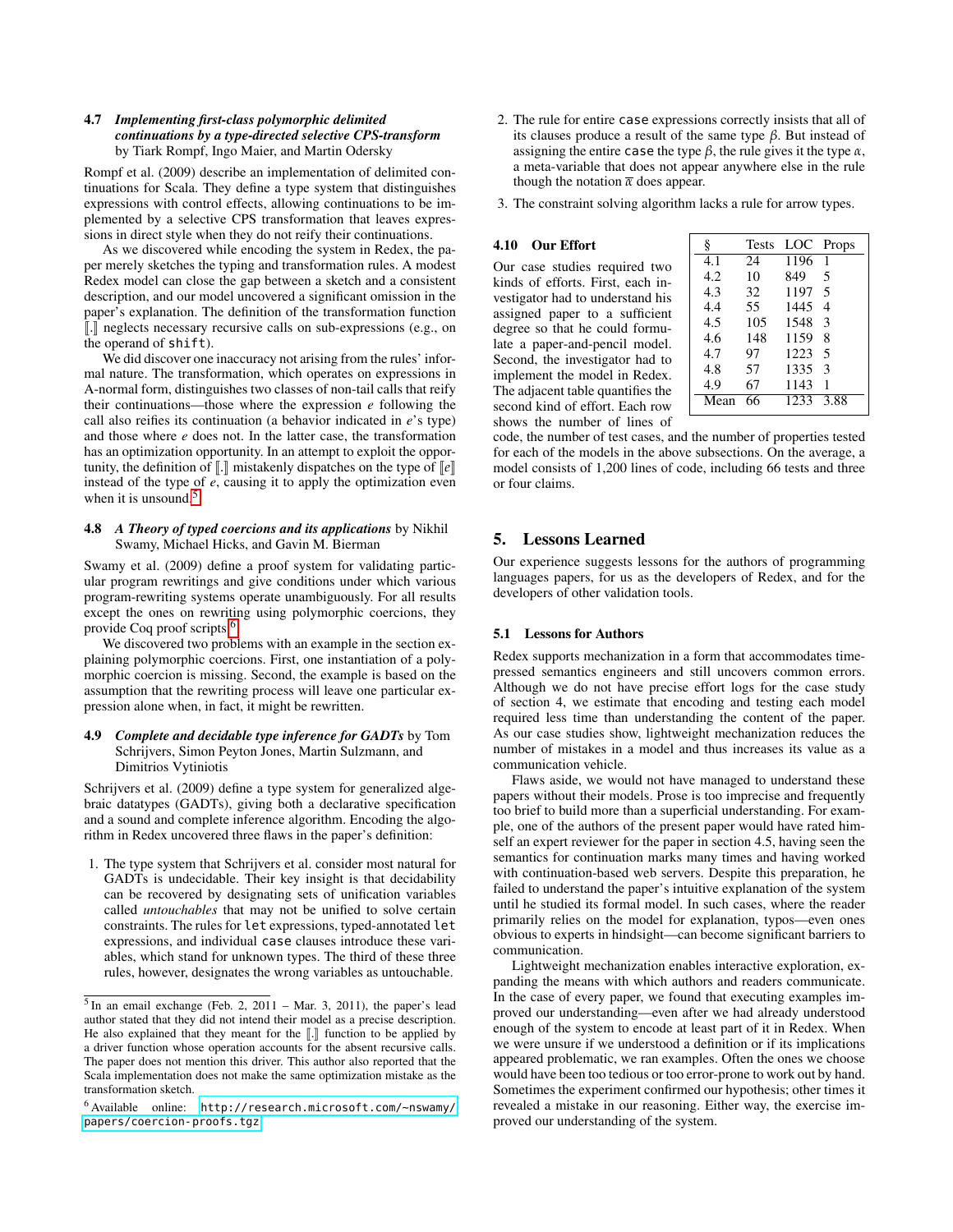#### 5.2 Lessons for Redex

Our experience suggests that Redex is a mature technology but also highlights gaps in its ecosystem.

Redex offers little support for handling binding constructs in object languages. It provides a generic function for obtaining a fresh variable but no help in defining capture-avoiding substitution or  $\alpha$ -equivalence. Three of the nine papers in section 4 require definitions of one these concepts, and definitions of these concepts facilitate testing in two other papers and the model of section 3. In one case (section 4.4), managing binding in Redex constituted a significant portion of the overall time spent studying the paper. Redex should benefit from a mechanism for dealing with binding, starting from the recently studied approaches (Gabbay and Pitts 2002; Lakin 2010; Pottier 2005; Sewell et al. 2010).

Next, Redex lacks direct support for non-algorithmic relations such as the coercion-insertion theory of Swamy et al. and the declarative typing rules of Schrijvers et al. When we modeled these systems, we were forced to escape to Redex's host language or to adopt an elaborate encoding, which we would not expect a casual Redex user to be comfortable with. Extending Redex with support for logic programming, as in Typol (Despeyroux 1984), Twelf (Pfenning and Schürmann 1999), *α*Prolog (Cheney and Urban 2004), or *α*ML (Lakin 2010) should solve this problem.

At present, Redex also provides no mechanism for specifying structural congruence. This gap complicates the encoding of transition rules such as those Ziarek et al. and Chaudhuri define on concurrent programs. We hope to adapt Maude's (Clavel et al. 2003) associative-commutative matching to Redex's notion of patterns.

Finally, while is often a boon that Redex's random test case generators require little programmer intervention, sometimes they are not as effective as they could be. The generator derived from the grammar in section 3, for example, requires substantial massaging to achieve high test coverage. This deficiency is especially pressing in the case of typed object languages, where the massaging code almost duplicates the specification of the type system.[7](#page-9-0) The dynamic-monitoring technique behind Korat (Boyapati et al. 2002) may be effective in automatically constructing tests from the original specification. Alternatively, *α*Prolog's counterexample-search strategies (Cheney and Momigliano 2007) are possibilities with the addition of more declarative support for binding specifications and inference rules.

#### 5.3 Lessons for Developers of Other Tools

Last but not least, our case study suggests several lessons that should apply to all validation tools, regardless of how much they differ from Redex.

First, the lessons for authors concern developers too, since authors require tool support to apply the lessons. In particular, support for execution enables interactive exploration, benefiting authors and readers alike.

Second, tests complement proofs. We encountered five papers in which explicitly claimed theorems are false as stated. In three cases (section 4.2, section 4.6, and section 4.9), we could fix the problems; in the others (section 4.3 and section 4.5), we were unable to find and verify a fix in a modest time frame. In every case, though, rudimentary testing discovered errors missed with penciland-paper proofs.

Indeed, we claim that tests complement even machine-checked proofs. As one example, two of the POPLmark solutions that contain proofs of type soundness use call-by-name beta in violation of the specification (Crary and Gacek, personal communication). We believe unit testing would quickly reveal this error.

|                        | $\alpha$ ML $\alpha$ Prolog K Ott Redex Ruler |  |  |
|------------------------|-----------------------------------------------|--|--|
| Execution              |                                               |  |  |
| <b>Unit Tests</b>      |                                               |  |  |
| <b>Automated Tests</b> |                                               |  |  |
| Typesetting            |                                               |  |  |
| Binding                |                                               |  |  |
| Visualization          |                                               |  |  |

Figure 5: A comparison of lightweight semantics engineering tools

Even better, one can sometimes test propositions that cannot be validated via proof. Our experience with the model of Racket's delimited control operators provides one example, as no formalization currently exists of the more than 230,000 lines of C and assembly in the Racket implementation. Testing also removes another obstacle to proof, the requirement that we first state the proposition of interest. Due to its exploratory nature, testing can inadvertently falsify unstated but desired propositions, e.g., that threads block without busy waiting (section 4.4). This is especially true for system-level and randomized testing. To some degree, the same is true of proving, but testing seems to be more effective at covering a broad space of system behaviors. Many other validation tools provide some level of support for executing examples without requiring an algorithm to be specified separately; *α*Prolog and Isabelle go so far as to provide tools for automatically falsifying conjectures.

Third, mechanized typesetting avoids many transcription errors. Given the apparent frequency with which we observed typos in ICFP papers and their potential impact on communication, mechanically generating figures from a source subjected to *some* form of mechanical scrutiny seems justified. Ott (Sewell et al. 2010) and Isabelle (Nipkow et al. 2011) already support this workflow.

Fourth, example visualization aids debugging. We relied extensively on Redex's visualization features while investigating the flaws described in section 4, as well as the many more introduced by the manual process of translating figures to Redex. The features have been similarly useful in other efforts, e.g., the formalization of Typed Racket (Tobin-Hochstadt and Felleisen 2008, section 3.4). We conjecture that all validation tools would benefit from visualization components.

### 6. Related Work

The closest form of related work would be other studies that attempt to validate semantics engineering tools on published formal models, but we are unaware of any such studies. Accordingly, this section focuses on tools that could be used for such studies, large formal models that have been subjected to lightweight forms of validation, and studies of the validity of research results in general.

*Other tools.* The development of Redex draws inspiration from Alloy (Jackson 2002), a system designed to provide software engineers with a lightweight alternative to theorem proving. With Alloy, software engineers build models of software systems and explore them with mechanical support. Redex seeks to provide a similar experience to semantics engineers.

The Typol system for natural semantics supports a range of tools, providing execution by compilation to Prolog (Despeyroux 1984), a debugger and mechanized typesetting (Despeyroux 1988), and a bridge from lightweight to heavyweight validation (Terrasse 1995). These features and more survive in Redex and other contemporary tools.

Figure 5 provides a comparison between Redex and other modern lightweight semantics engineering tools. All of *α*ML (Lakin 2010), *α*Prolog (Cheney and Urban 2004), K (Rosu and Serbanuta

<span id="page-9-0"></span><sup>7</sup> See Klein et al. (2010, section 7) for another example.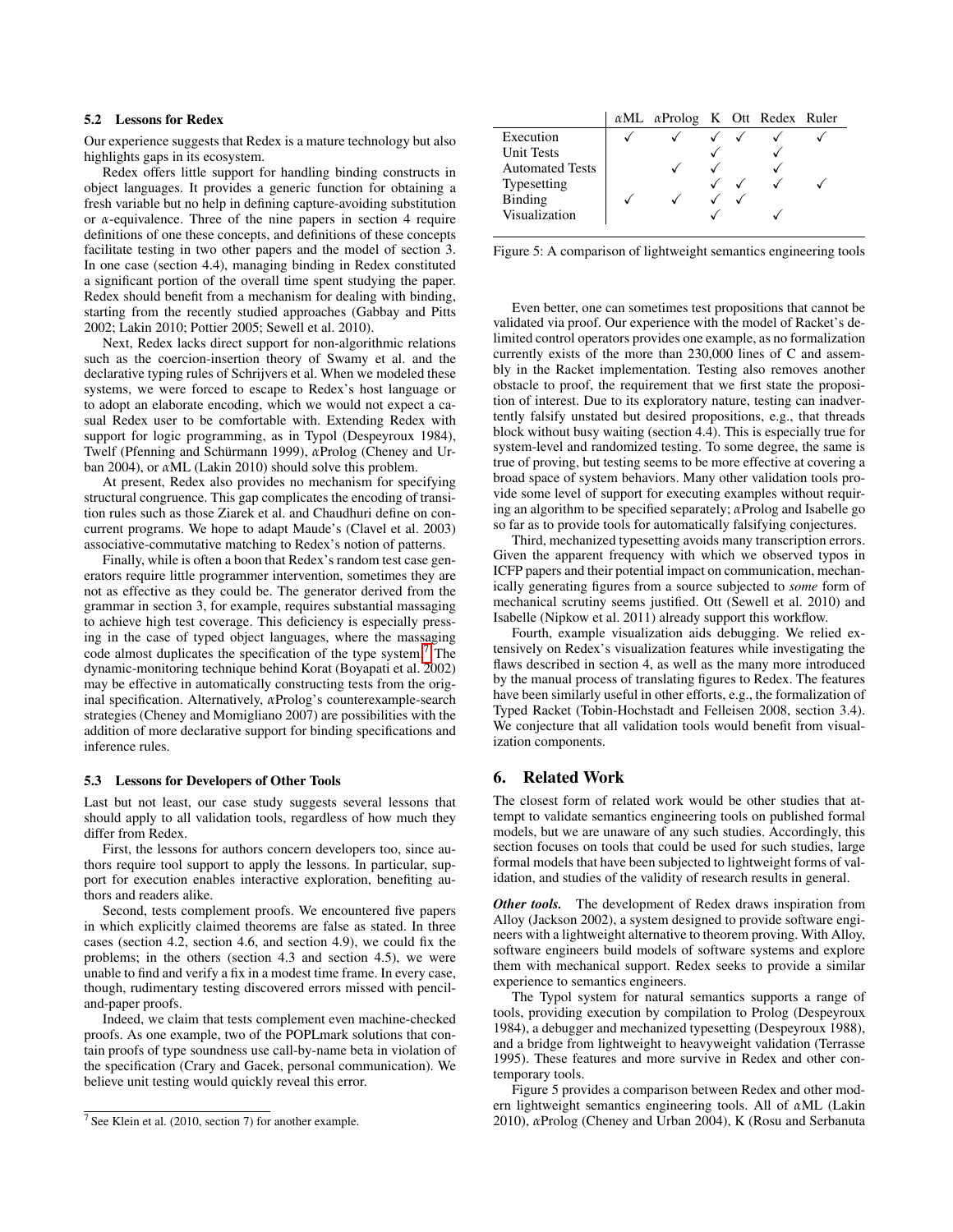2010), Ott (Sewell et al. 2010), Redex, and Ruler (Dijkstra and Swierstra 2006) provide support for executing definitions, though in the case of Ott, the precise level of support depends on the particular proof assistant chosen as the backend. *α*Prolog features an automated testing tool similar to redex-check but based on bounded-exhaustive search rather than randomized testing. Similarly, K can exploit's Maude's model checker to check predicates. K, Ott, Redex, and Ruler all support mechanized typesetting, but Redex's approach to fine-tuning the output differs—users write Racket code to transform Redex parse trees instead of annotating definitions with LaTeX snippets. *α*ML, *α*Prolog, K, and Ott provide the sort of binding support Redex lacks. Only Redex provides a library of domain-specific constructs for unit-testing and interactive visualization, but K users can write jUnit tests.

Thanks in part to the impetus of the POPLmark Challenge (Aydemir et al. 2005), semantics engineers increasingly use proof assistants (Nipkow et al. 2011; Norell 2007; Pfenning and Schürmann 1999; Slind and Norrish 2008; The Coq Development Team 2010) to validate semantic models. These tools have various levels of support for executing examples, but none share Redex's beginning-toend support for the semantics engineering life cycle—yet.

*Testing Language Definitions.* Several groups report success with testing techniques where proof systems fail. For example, Fox (2003), Hardin et al. (2006), Sarkar et al. (2009), and Fox and Myreen (2010) check that they have defined correct models of various assembly and machine languages by comparing their models' answers to the answers produced by actual hardware or by off-the-shelf compilers. Ellison and Rosu (2011) employ similar techniques for C using K. Some of their efforts exploit randomized testing. Klein et al. (2010) also use a randomized technique to compare a model of the Racket virtual machine to the production implementation. The formal model of the R6RS (Sperber et al. 2007) helped catch bugs in the informal, prose specification.

*Research Validity.* This paper reveals mistakes in our own work and the work of our colleagues. While we did not discover any flaws that invalidate the essential contributions of any of the papers we studied, others have done so. Dwyer et al. (2006) examine several bug-finding systems and invalidate a number of published claims on lowering the search cost; their basic insight is that factors outside the control of an investigator—e.g., the search order for path-sensitive bug-finding tools—may heavily influence the performance of such tools. Similarly, Arcuri and Briand (2011) conduct "a systematic review of the use of randomized algorithms in selected software engineering venues in 2009 [and] show that randomized algorithms are used in a significant percentage of papers but that, in most cases, randomness is not properly accounted for. This casts doubts on the validity of most empirical results assessing randomized algorithms". Further afield, studies concerning the quality of research results are common in the biomedical community. Young et al. (2008), for example, write that "an empirical evaluation of the 49 most-cited papers on the effectiveness of medical interventions, published in highly visible journals in 1990–2004, showed that a quarter of the randomised trials and five of six nonrandomised studies had already been contradicted or found to have been exaggerated by 2005."

### 7. Conclusion

Our validation project confirms the "lightweight mechanization" conjecture. Specifically it establishes Redex as an effective tool that can uncover mistakes in mathematical models of programming languages. The two case studies contribute two different insights.

With the survey of nine ICFP papers we validate the folklore claim that all mathematical papers contain mistakes. Our conclusion is *not* to blame the ICFP authors or reviewers for these mistakes but to suggest the routine use of lightweight tools to write such papers. Every mistake in a published model narrows the communication channel between authors and readers; conversely, we can widen this channel when we equip papers with executable lightweight models that readers can easily explore interactively.

With the case study of delimited continuations in production systems we illustrate how an implementor can benefit from the designers' lightweight model. Redex can help expose errors in an implementation, even a heavily-tested one, merely by testing the correspondence between it and a model. This aspect of semantics engineering is overlooked and deserves more attention, especially for large languages that evolve over many years.

*Acknowledgments* Thanks to Gavin Bierman, Avik Chaudhuri, Michael Hicks, Suresh Jagannathan, Thomas Jensen, Hai Liu, Jan Midtgaard, Tiark Rompf, Neil Sculthorpe, and Dimitrios Vytiniotis for patient and candid discussions of their work. Thanks also to Henrik Nilsson for helpful comments on a draft of this paper.

The authors gratefully acknowledge support for this research from the NSF, DARPA, and AFOSR.

#### Bibliography

- Andrea Arcuri and Lionel C. Briand. A practical guide for using statistical tests to assess randomized algorithms in software engineering. In *Proc. Intl. Conf. Soft. Eng.* , pp. 1–10, 2011.
- Brian E. Aydemir, Aaron Bohannon, Matthew Fairbairn, J. Nathan Foster, Benjamin C. Pierce, Peter Sewell, Dimitrios Vytiniotis, Geoffrey Washburn, Stephanie Weirich, and Steve Zdancewic. Mechanized metatheory for the masses: the POPLMark Challenge. In *Proc. Intl. Conf. Theorem Proving in Higher Order Logics*, Lecture Notes in Computer Science volume 3603, pp. 50–65, 2005.
- Chandrasekhar Boyapati, Sarfraz Khurshid, and Darko Marinov. Korat: automated testing based on Java predicates. In *Proc. Intl. Symp. Soft. Testing and Analysis*, pp. 123–133, 2002.
- Avik Chaudhuri. A concurrent ML library in Concurrent Haskell. In *Proc. ACM Intl. Conf. Functional Programming*, pp. 269–280, 2009.
- James Cheney and Alberto Momigliano. Mechanized metatheory modelchecking. In *Proc. Intl. Conf. Principles and Practice of Declarative Programming*, pp. 75–86, 2007.
- James Cheney and Christian Urban. *α*Prolog: a logic programming language with names, binding, and *α*-equivalence. In *Proc. Intl. Conf. Logic Programming*, Lecture Notes in Computer Science volume 3132, pp. 269–283, 2004.
- Koen Claessen and John Hughes. QuickCheck: a lightweight tool for random testing of Haskell programs. In *Proc. ACM Intl. Conf. Functional Programming*, pp. 268–279, 2000.
- Manuel Clavel, Francisco Durán, Steven Eker, Patrick Lincoln, Narciso Martí-Oliet, José Meseguer, and Carolyn Talcott. Maude 2.0 system. In *Proc. Intl. Conf. Rewriting Techniques and Applications*, Lecture Notes in Computer Science volume 2706, pp. 76–87, 2003.
- John Clements, Matthew Flatt, and Matthias Felleisen. Modeling an algebraic stepper. In *Proc. Euro. Symp. Programming*, pp. 320–334, 2001.
- Thierry Despeyroux. Executable specification of static semantics. In *Proc. Intl. Symp. Semantics of Data Types*, Lecture Notes in Computer Science volume 173, pp. 215–233, 1984.
- Thierry Despeyroux. Typol: a formalism to implement natural semantics. INRIA, Research Report No. 94, 1988.
- Atze Dijkstra and S. Doaitse Swierstra. Ruler: programming Type rules. In *Proc. Intl. Symp. Functional and Logic Programming*, Lecture Notes in Computer Science volume 3945, pp. 30–46, 2006.
- Matthew B. Dwyer, Suzette Person, and Sebastian G. Elbaum. Controlling factors in evaluating path-sensitive error detection techniques. In *Proc. ACM Symp. Foundations of Soft. Eng.* , pp. 92–104, 2006.
- Chucky Ellison and Grigore Rosu. An Executable Formal Semantics of C with Applications. University of Illinois, http://hdl.handle.net/2142/25816, 2011.